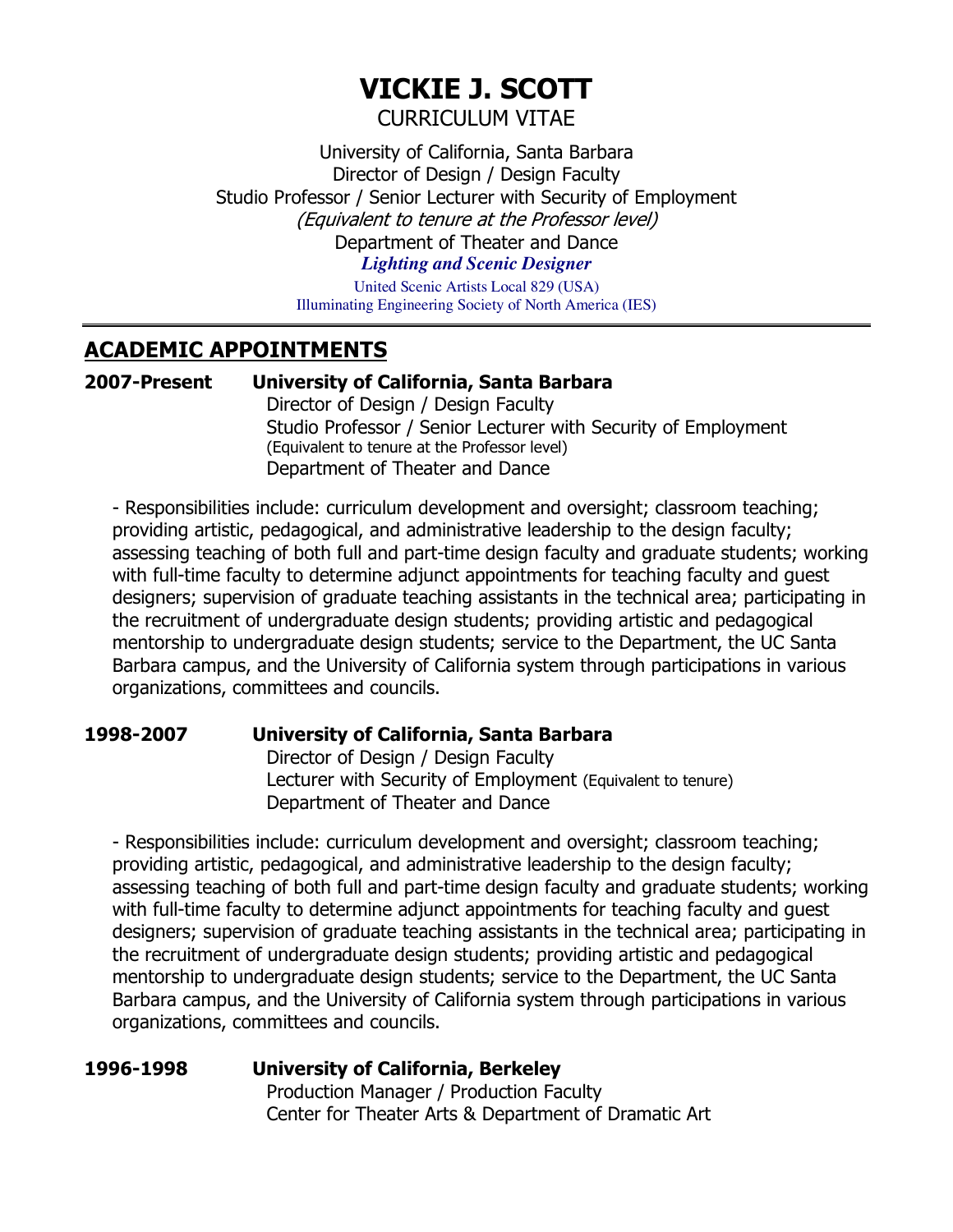- Responsibilities include: Production Management for a 40-50 event season; classroom teaching; providing administrative leadership to the design faculty; working with full-time faculty and staff to determine appointments for guest designers and part-time staff; participating in the recruitment of undergraduate design students; service to the Department, the UC Berkeley campus through participations in various organizations, committees and councils.

**1993-1996 University of Pittsburgh** Area Head: Production and Design Assistant Professor Theatre Arts Department

- Responsibilities include: Production Management for a 25-35 event production season; curriculum development and oversight on both the undergraduate and graduate levels; classroom teaching of both undergraduates and graduates; providing artistic, pedagogical, and administrative leadership to the design faculty; assessing teaching of full design faculty and graduate

students; participating in the recruitment and admission of undergraduate and graduate design students; providing artistic and pedagogical mentorship to undergraduate and graduate design students.

| 1992-1993 | <b>California State University, Northridge</b> |  |
|-----------|------------------------------------------------|--|
|           | Production Manager / Technical Director        |  |
|           | <b>Assistant Professor</b>                     |  |
|           | Department of Theatre                          |  |

- Responsibilities include: Production Management and Technical Direction for a 20-25 event production season, including 2 opera productions per year; classroom teaching; providing administrative leadership to the design faculty; working with full-time faculty and staff to determine appointments for guest designers and part-time staff; service to the Department through participations on various committees.

**1990-1992 California State University, Northridge** Production Manager / Technical Director **Lecturer** Department of Theatre

- Responsibilities include: Production Management and Technical Direction for a 20-25 event production season, including 2 opera productions per year; classroom teaching; providing administrative leadership to the design faculty; working with full-time faculty and staff to determine appointments for guest designers and part-time staff; service to the Department through participations on various committees.

| 1988-1990 | <b>Santa Monica College</b>     |  |
|-----------|---------------------------------|--|
|           | Technical Director / Instructor |  |
|           | Department of Theatre           |  |

- Responsibilities include: Technical Direction and staffing for a 5 production season.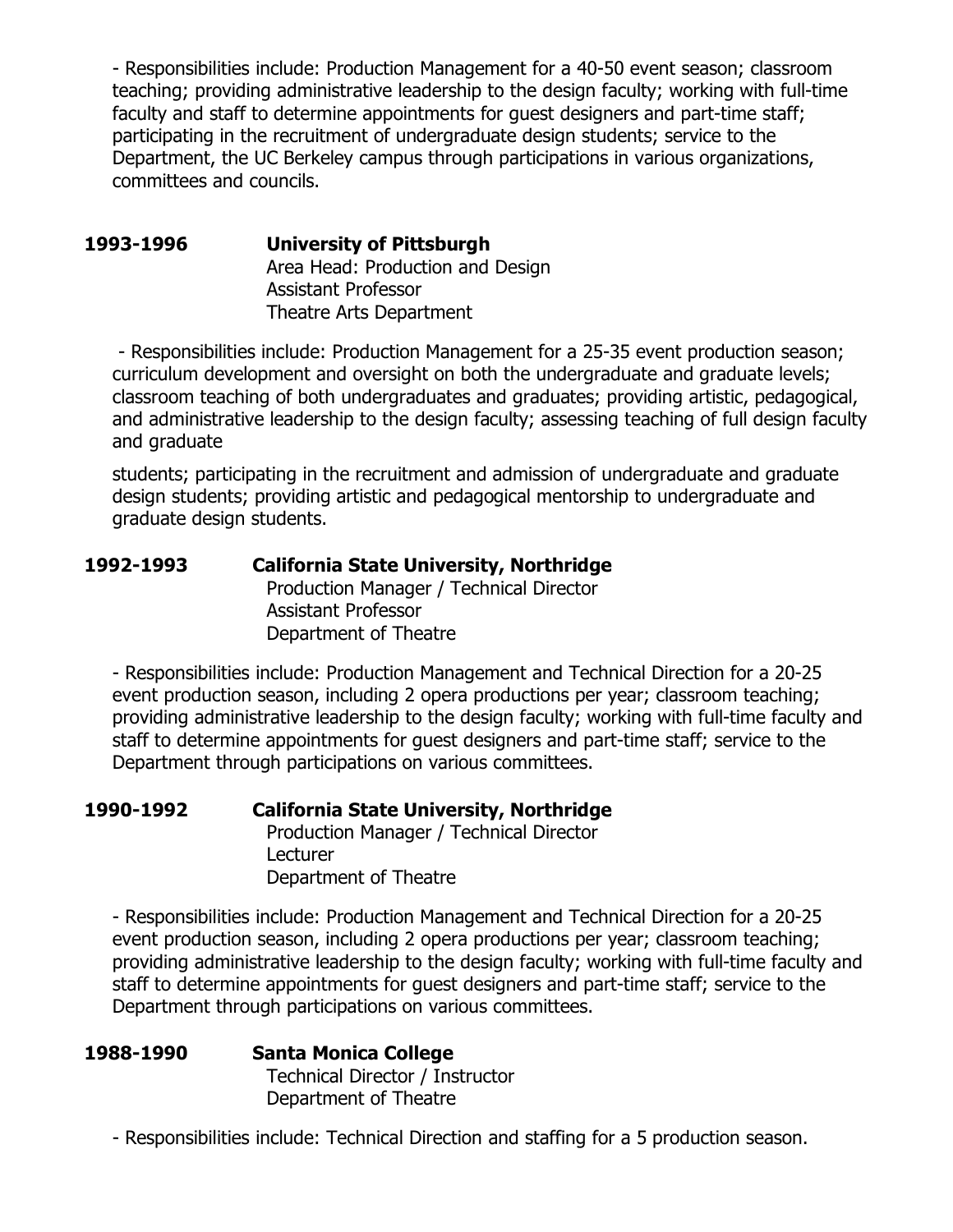#### **1984-1986 Grinnell College** Designer / Technical Director Department of Theatre and Dance

- Responsibilities include: Design, Technical Direction and staffing for a 6 production Department of Theatre and Dance season; Theatre Management and staffing for a 20-30 event performance season.

## **PROFESSIONAL MEMBERSHIP ORGANIZATIONS**

**Organisation Internationale des Scénografes, Techniciens et Architectes de Théatre / International Organization of Scenographers, Theatre Architects and Technicians (OISTAT)**

**Themed Entertainment Association (TEA)**

**United States Institute for Theatre Technology (USITT)**

## **PROFESSIONAL CREDENTIAL ORGANIZATIONS**

### **Illuminating Engineering Society of North America (IES)**

*A non-profit learned society with the mission to improve the lighted environment by bringing together those with lighting knowledge and by translating that knowledge into actions that benefit the public. Members of the IES are regarded as the top professionals in their industry and are globally respected for their knowledge.*

#### **International Association of Lighting Designers (IALD)**

*An internationally recognized organization dedicated solely to the concerns of independent, professional lighting designers. The IALD strives to set the global standard for lighting design excellence by promoting the advancement and recognition of professional lighting designers.*

## **Commission Internationale de l´Eclairage / International Commission on Illumination (CIE)**

*An internationally recognized organization devoted to worldwide cooperation and the exchange of information on all matters relating to the science and art of light and lighting, color and vision, photobiology and image technology.*

## **United Scenic Artists, Local 829 (USA)**

*United Scenic Artists is a labor union and professional association of Designers, Artists and Craftspeople organized to protect craft standards, working conditions and wages for the entertainment and decorative arts industries. The members of Local USA 829 are Artists and Designers working in film, theatre, opera, ballet, television, industrial shows, commercials and exhibitions.*

## **PROFESSIONAL APPOINTMENTS**

**2016-present Ojai Playwright's Conference, Production Coordinator** 15-25 event production season.

## **2014-present Dramatic Women, Executive Producer**

Managerial oversight for a 2-4 event production season.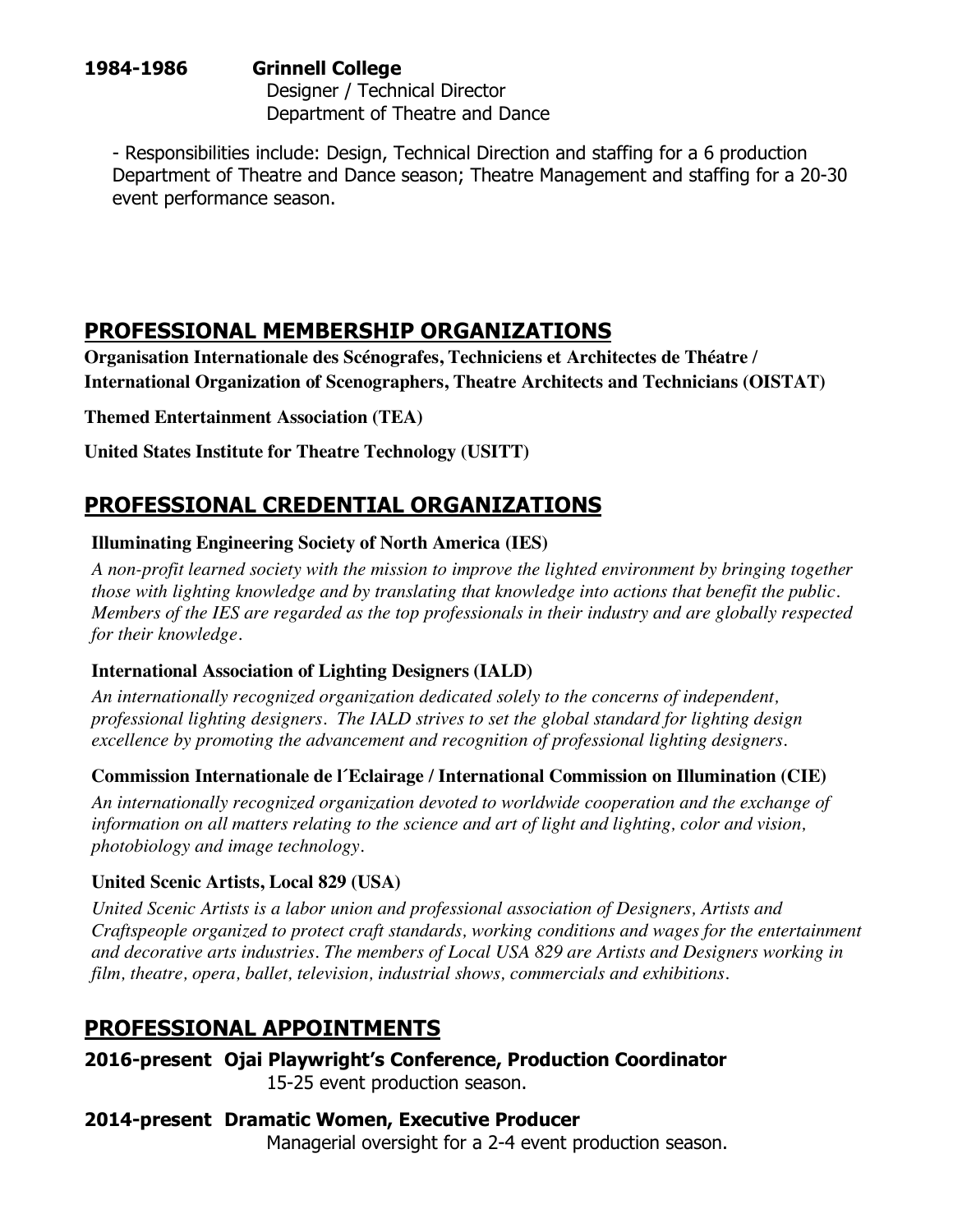|                                 | 2008-present Daniel Flannery Productions<br>Concept Designer / Lighting Designer                                                                       |
|---------------------------------|--------------------------------------------------------------------------------------------------------------------------------------------------------|
|                                 | 2006-present Ojai Playwright's Conference, Resident Lighting Designer<br>Lighting Design for a 15-25 event production season.                          |
| 2004-2008                       | <b>Nugent Dance, Resident Lighting Designer</b><br>Lighting Design for a 15-25 event production season of a touring dance<br>company.                  |
|                                 | 2000-present Speaking of Stories, Design Coordinator<br>Scenic Design Coordination and Lighting Design for an<br>8 production season.                  |
| 1999-2000<br><b>Coordinator</b> | <b>Ensemble Theatre of Santa Barbara, Design and Production</b>                                                                                        |
|                                 | Design supervision for all special events                                                                                                              |
| 1997-1998                       | <b>California Shakespeare Festival, Special Events Designer</b><br>Complete design package for 4 fundraising events each season                        |
| 1994-1995                       | <b>Three Rivers Shakespeare Festival, Production Manager</b><br>Production Management for a 4 production festival                                      |
| 1993-1996                       | <b>Kuntu Repertory Theatre, Resident Lighting Designer</b><br>Lighting Design for a 6 production season                                                |
| 1988-1991                       | <b>Glendale Music Theatre, Resident Lighting Designer</b><br>Lighting Design for a 4 show season                                                       |
| 1987                            | <b>Hillside Repertory Company, Production Manager</b><br>Production Management for a 5 production repertory season                                     |
| 1986                            | <b>Occidental Summer Drama Festival, Technical Director</b><br>Technical Direction for a 4 production repertory season                                 |
| 1984-1986                       | <b>Trumpet In The Land, Technical Director</b><br>Technical Direction for a seasonal outdoor historical drama<br>and 2 additional repertory production |

## **SELECTED PROFESSIONAL LIGHTING DESIGN WORK**  $\sim$  unless noted as other  $\sim$

*Borrowed Time,* ~ Tour. Ann Dusenberry, Director **2013 to Present** Ann Dusenberry and Jan Kovarick Ruskin, Producers. International Tour *Ojai Playwrights Conference and Performance Gala,* Robert Egan, Director **2008 to Present** 8 to 12 performance events per year. Matilija Auditorium and Zalk Theater, Ojai, CA *Speaking of Stories,* Maggie Mixsell, Artistic Director **2003 to Present** 6 to 8 performamce events per year. Lobero Theater and Center Stage Theater, Santa Barbara, CA *~Lighting Design & Scenic Design~*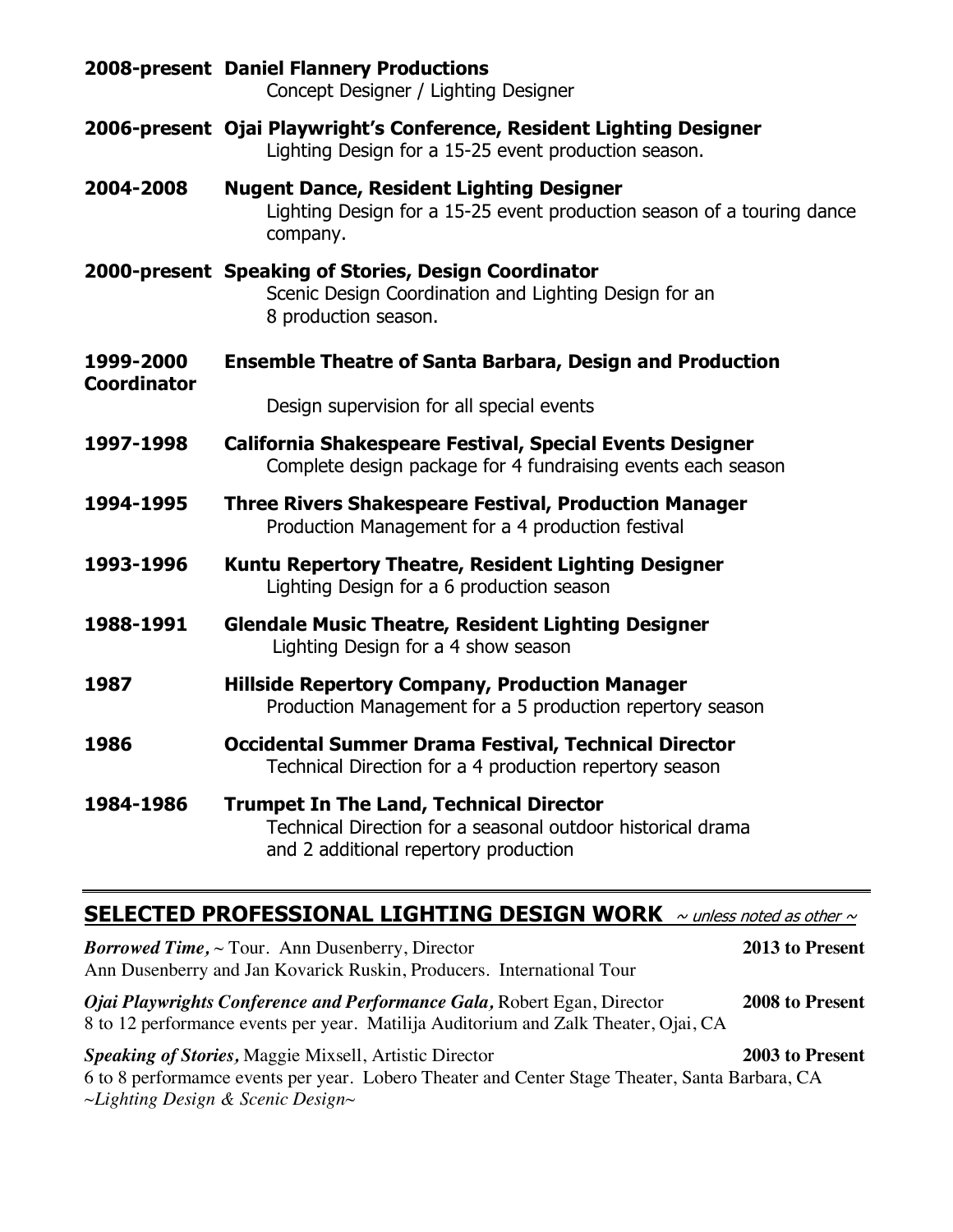| <b>The Company,</b> (dance company) $\sim$ Tour. Delila Moseley, Artistic Director.<br>Cherice Barton, Nancy Colahan, José Limón, and Jerry Pearson, Choreographers<br>Limassol Linopetra Lyceum, Larnaca, Cyprus<br>Theater Komedie, Prague, Czech Republic Compagnia Della Nuvole, Riva del Garda, Italy<br>Teatro delle Arti, Lastra a Signa, Italy              | University of Nicosia, Nicosia, Cyprus<br>Teatro Mecenate, Arezzo, Italy                               | $2015 - 2016$ |
|---------------------------------------------------------------------------------------------------------------------------------------------------------------------------------------------------------------------------------------------------------------------------------------------------------------------------------------------------------------------|--------------------------------------------------------------------------------------------------------|---------------|
| <b>The Company,,</b> (dance company) $\sim$ Tour. Delila Moseley, Artistic Director.<br>Nancy Colahan, José Limón, Donald McKayle, Christopher Pilafian & Peter Pucci, Choreographers<br>Mezinárodní Týdny Tance, Theater Komedie, Prague, Czech Republic<br>Compagnia Della Nuvole, APPARIZIONI, Riva del Garda, Italy<br>Teatro delle Arti, Lastra a Signa, Italy | Teatro Mecenate, Arezzo, Italy                                                                         | $2014 - 2015$ |
| In The Forest Of Detroit, Rena Heinrich, Director<br>Dramatic Women, Producer. Center Stage Theater, Santa Barbara, CA<br>$\sim$ Lighting Design & Scenic Design $\sim$                                                                                                                                                                                             |                                                                                                        | 2015          |
| St. Jude, Robert Egan, Director<br>South Coast Repertory Theater, Costa Mesa, CA                                                                                                                                                                                                                                                                                    |                                                                                                        | 2014          |
| <b>The Company,</b> (dance company) $\sim$ Tour. Delila Moseley, Artistic Director.<br>Nancy Colahan, José Limón, Donald McKayle, Christopher Pilafian & Peter Pucci, Choreographers<br>Irondale Center, New York, NY<br>Teatro di Rifredi, Firenze, Italy<br>Taetro ai Colli, Padova, Italy                                                                        | Teatro Cuminetti, Treno, Italy<br>Teatro Laboratori DMS, Bologna, Italy<br>Teatro Tenda, Arezzo, Italy | $2013 - 2014$ |
| The Water Dragon, Daniel Flannery, Creative Producer/ Director<br>Capitaland Zhixin, Developer. Chang Zhou, Jiangsu Province, China<br>$\sim$ Principle Lighting Concept Designer $\sim$                                                                                                                                                                            |                                                                                                        | 2013          |
| <b>The Word Begins, Robert Egan, Director</b><br>South Coast Repertory Theater, Costa Mesa, CA                                                                                                                                                                                                                                                                      |                                                                                                        | 2012          |
| The Word Begins, Robert Egan, Director<br>South Coast Repertory Theater, Costa Mesa, CA                                                                                                                                                                                                                                                                             |                                                                                                        | 2012          |
| <b>The Emperor's New Clothes: The Panto, Rick Kuhlman, Director</b><br>Chris Nottoli, Producer. Theater 150, Ojai, CA                                                                                                                                                                                                                                               |                                                                                                        | 2011          |
| <b>Evil Dead: The Musical, Samantha Eve, Director</b><br>Out of the Box Theatre, Producer. Center Stage Theater, Santa Barbara, CA                                                                                                                                                                                                                                  |                                                                                                        | 2011          |
| <b>Love Petruska</b> (dance piece), Christina McCarthy, Choreographer<br>Lit Moon Theatre Company, Producer. Center Stage Theater, Santa Barbara, CA                                                                                                                                                                                                                |                                                                                                        | 2010          |
| HAIR!, Samantha Eve, Director<br>Out of the Box Theatre, Producer. Center Stage Theater, Santa Barbara, CA                                                                                                                                                                                                                                                          |                                                                                                        | 2010          |
| Loves, Labors, LOST!: The Musical, Bari Newport, Director<br>Deb Norton and Chris Nottoli, Producers. Theater 150, Ojai, CA                                                                                                                                                                                                                                         |                                                                                                        | 2010          |
| <b>Sarayna Nights</b> (outdoor event and water show), Daniel Flannery, Creative Producer/Director<br>Daniel Flannery Productions. Aqaba, Jordan<br>$\sim$ Principle Lighting Concept Designer $\sim$                                                                                                                                                                |                                                                                                        | 2009          |
| <b>Inspecting Carol, Rick Kuhlman, Director</b><br>Deb Norton and Chris Nottoli, Producers. Theater 150, Ojai, CA                                                                                                                                                                                                                                                   | 2007, 2008 & 2009                                                                                      |               |
| Xayron: The Legend, Daniel Flannery, Creative Producer/ Director<br>New Line Agency, Producer. Budapest, Hungary                                                                                                                                                                                                                                                    |                                                                                                        | 2008          |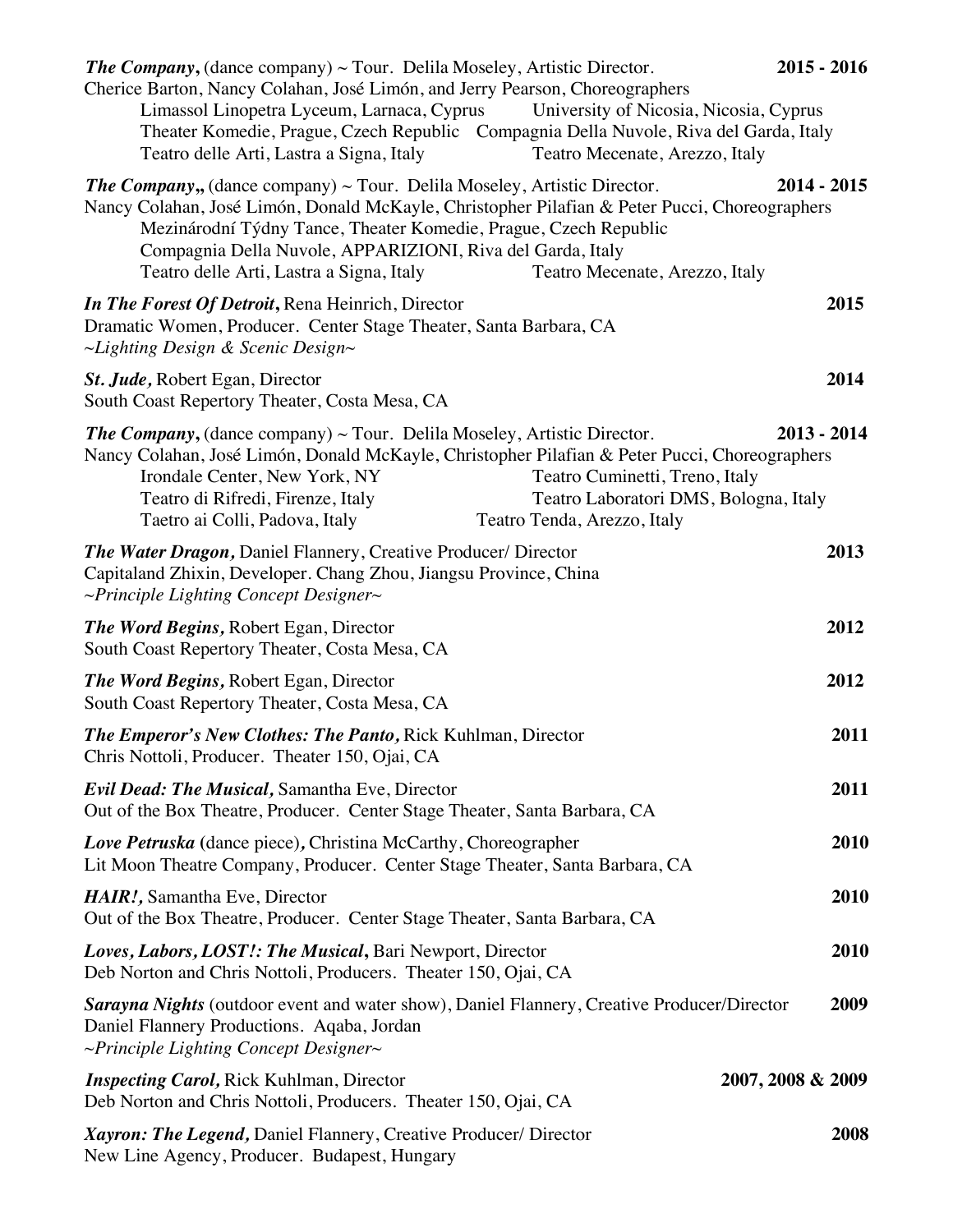| <b>Floraland II</b> (themepark), Chengdu, Sichuan Province, China<br>Landmark Entertainment Group, Burbank, CA<br>$\sim$ Principle Lighting Concept Designer $\sim$                                                                                                                                                                                                                               |           |  |
|---------------------------------------------------------------------------------------------------------------------------------------------------------------------------------------------------------------------------------------------------------------------------------------------------------------------------------------------------------------------------------------------------|-----------|--|
| <b>Fuddy Meers, Rick Kuhlman, Director</b><br>Theater 150, Producer. Theater 150, Ojai, CA                                                                                                                                                                                                                                                                                                        | 2008      |  |
| I Am My Own Wife, Gregg Daniel, Director<br>Theater 150, Producer. Theater 150, Ojai, CA                                                                                                                                                                                                                                                                                                          |           |  |
| <b>Seussical, The Musical, Valerie Rachelle, Director &amp; Choreographer</b><br>Pacific Conservatory for the Performing Arts, Producer. Marian Theatre, Santa Maria, CA<br>Theater 150, Producer. Theater 150, Ojai, CA                                                                                                                                                                          | 2007      |  |
| <b>Over the Tavern</b> , Katie Laris, Director<br>SBCC Theatre Group, Producer. Garvin Theatre, Santa Barbara, CA<br>Theater 150, Producer. Theater 150, Ojai, CA                                                                                                                                                                                                                                 | 2007      |  |
| Of Time and the Spirit (film), Tonia Shimin, Director & Choreographer<br>Tonia Shimin, Producer. Filmed in Los Angeles & Santa Barbara, CA                                                                                                                                                                                                                                                        | 2007      |  |
| <i>Nugent Dances</i> , (dance company) $\sim$ Tour. Stephanie Nugent, Artistic Director.<br>Iridian Arts, Producer. Kim Epifano, Keith Johnson & Stephanie Nugent, Choreographers<br>DIAVOLO Performance Space, Los Angeles, CA Sushi Performance and Visual Art, San Diego, CA<br>Dance New Amsterdam, New York, NY<br>Center Stage Theatre, Santa Barbara, CA<br>Taetro ai Colli, Padova, Italy | 2004-2008 |  |
| <b>Timon of Athens, Risa Brainin, Director</b><br>Theatre Arts Group, Producer. Hatlen Theater, Santa Barbara, CA                                                                                                                                                                                                                                                                                 | 2006      |  |
| <b>Santa Barbara Dance Theatre: The Rite of Spring, Jerry Pearson, Artistic Director</b><br>SBDT/Lovelace Foundation, Producer. Hatlen Theater and Lobero Theatre, Santa Barbara, CA                                                                                                                                                                                                              | 2006      |  |
| Psalm, José Limón, Choreographer, Alice Condodina, Reconstruction<br>Hunter College, Producer. New York, NY                                                                                                                                                                                                                                                                                       | 2006      |  |
| <b>The Last Liberal, Heather Ondersma, Director</b><br>Dramatic Women, Producer. Center Stage Theater, Santa Barbara, CA<br>$\sim$ Lighting Design & Scenic Design $\sim$                                                                                                                                                                                                                         | 2006      |  |
| <i>Five Foot Feat</i> (dance/theatre piece) $\sim$ Tour. Rod Lathim, Director<br>Redeye Theatre, Minneapolis, MN<br>Pigott Theatre, Palo Alto, CA<br>Roundhouse Theatre, Vancouver, Canada<br>Durham Studio Theatre, Berkeley, CA<br>Marjorie Luke Theatre and Hatlen Theater, Santa Barbara, CA                                                                                                  | 2003-2004 |  |
| Santa Barbara Dance Theatre: The Weight of Light, Jerry Pearson, Artistic Director<br>SBDT/Lovelace Foundation, Producer. Hatlen Theater and Lobero Theatre, Santa Barbara, CA                                                                                                                                                                                                                    | 2004      |  |
| <b>Santa Barbara Dance Theatre: Ecstatic Dances</b> , Jerry Pearson, Artistic Director<br>Marriott Center for Dance, Producer. University of Utah, Salt Lake City, UT                                                                                                                                                                                                                             | 2004      |  |
| <b>The Space Between The Stars, Peter Lackner, Director</b><br>Dramatic Women, Producer. Center Stage Theater, Santa Barbara, CA<br>$\sim$ Lighting Design & Scenic Design $\sim$                                                                                                                                                                                                                 | 2004      |  |